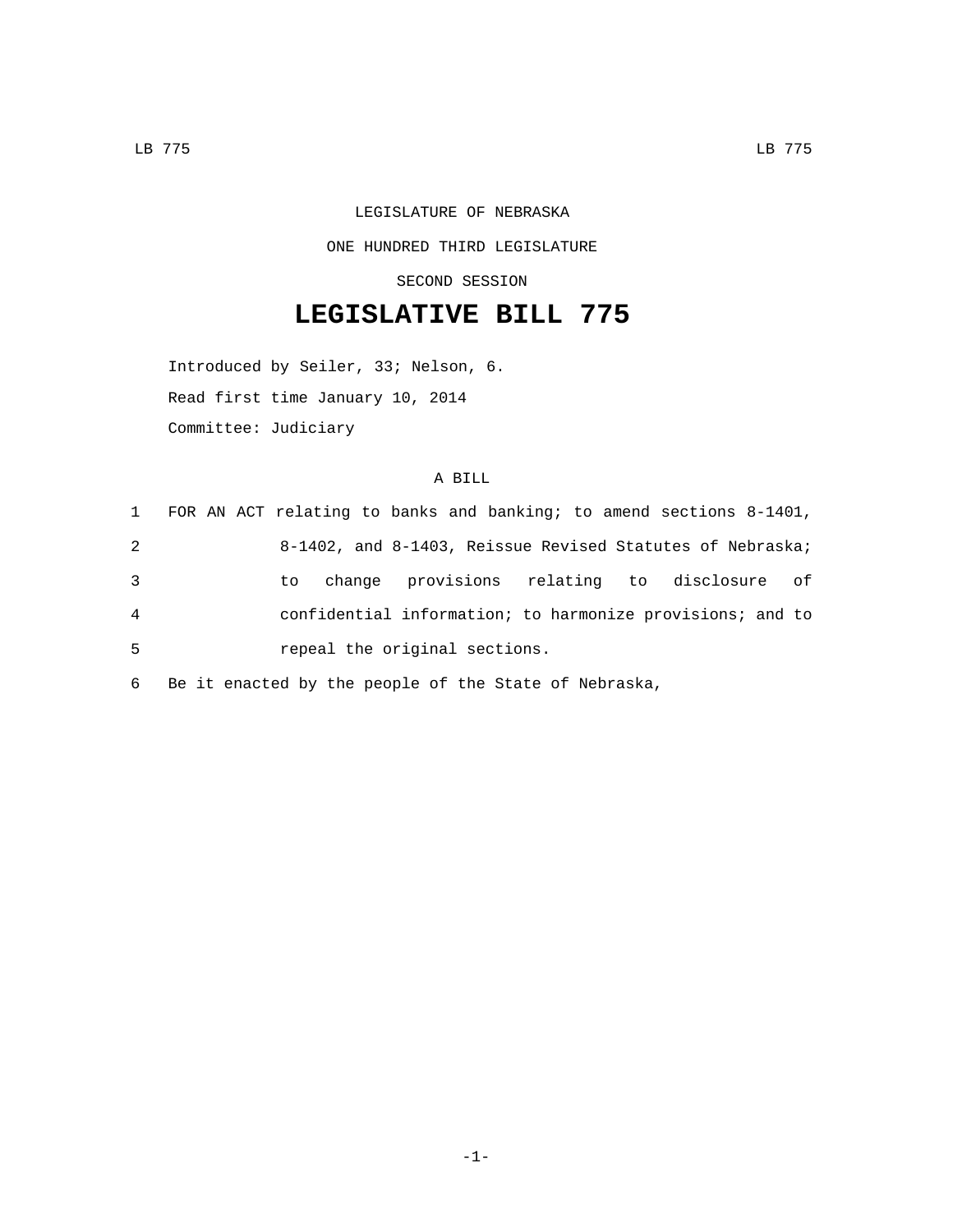Section 1. Section 8-1401, Reissue Revised Statutes of 2 Nebraska, is amended to read:

 8-1401 (1) No person organized under the Business Corporation Act, the Credit Union Act, the Nebraska Banking Act, the Nebraska Industrial Development Corporation Act, the Nebraska Nonprofit Corporation Act, the Nebraska Professional Corporation Act, the Nebraska Trust Company Act, or Chapter 8, article 3, or otherwise authorized to conduct business in Nebraska or organized under the laws of the United States, shall be required to disclose any records or information, financial or otherwise, that it deems confidential concerning its affairs or the affairs of any person with which it is doing business to any person, party, agency, or organization, unless: (a) The disclosure relates to a lawyers trust account and is required to be made to the Counsel for Discipline of the Nebraska

 Supreme Court pursuant to a rule adopted by the Nebraska Supreme 16 Court;

 (b) The disclosure is governed by rules for discovery 18 promulgated pursuant to section 25-1273.01;

 (c) The disclosure is made pursuant to section 3 of this  $20 \quad \underline{\text{act}}$ ;

 $\left(\frac{e}{c}\right)$  (d) The request for disclosure is made by a law enforcement agency regarding a crime, a fraud, or any other unlawful activity in which the person to whom the request for disclosure is made is or may be a victim of such crime, fraud, or unlawful 25 activity;

-2-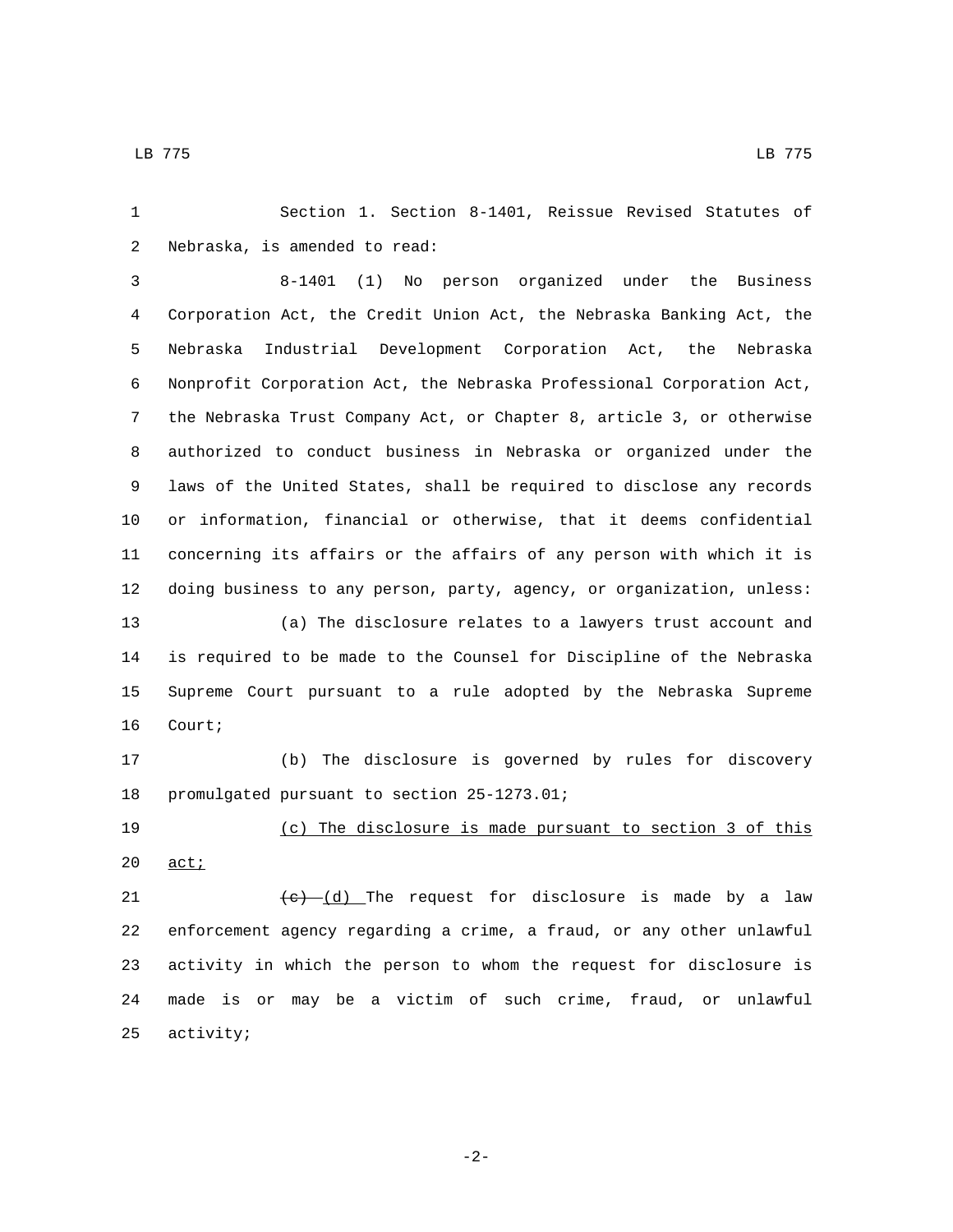LB 775 LB 775

| 1                       | $(d)$ (e) The request for disclosure is<br>made by a                          |
|-------------------------|-------------------------------------------------------------------------------|
| $\overline{\mathbf{c}}$ | governmental agency which<br>is<br>a duly constituted supervisory             |
| 3                       | regulatory agency of the person to whom the request for disclosure is         |
| 4                       | and<br>the<br>disclosure<br>relates<br>examinations,<br>made<br>to<br>audits, |
| 5                       | investigations, or inquiries of such persons;                                 |
| 6                       | $(e)$ (f) The request for disclosure is made pursuant to                      |
| 7                       | subpoena issued under the laws of this state by a governmental agency         |
| 8                       | exercising investigatory or adjudicative functions with respect to a          |
| 9                       | matter within the agency's jurisdiction;                                      |
| 10                      | $(f)$ (g) The production of records is pursuant to a                          |
| 11                      | written demand of the Tax Commissioner under section 77-375;                  |
| 12                      | $\overline{a}$ (h) There is first presented to such person a                  |
| 13                      | subpoena, summons, or warrant issued by a court of<br>competent               |
| 14                      | jurisdiction;                                                                 |
| 15                      | $\frac{h}{h}$ (i) A statute by its terms or rules and regulations             |
| 16                      | adopted and promulgated thereunder requires the disclosure, other             |
| 17                      | than by subpoena, summons, warrant, or court order;                           |
| 18                      | $\frac{1}{i}$ (j) There is presented to such person an order of a             |
| 19                      | court of competent jurisdiction setting forth the exact nature and            |
| 20                      | limits of such required disclosure and a showing that all persons to          |
| 21                      | be affected by such order have had reasonable notice and<br>an                |
| 22                      | opportunity to be heard upon the merits of such order;                        |
| 23                      | $\overline{(+)}$ (k) The request for disclosure relates to information        |
| 24                      | or records regarding the balance due, monthly payments due, payoff            |

-3-

amounts, payment history, interest rates, due dates, or similar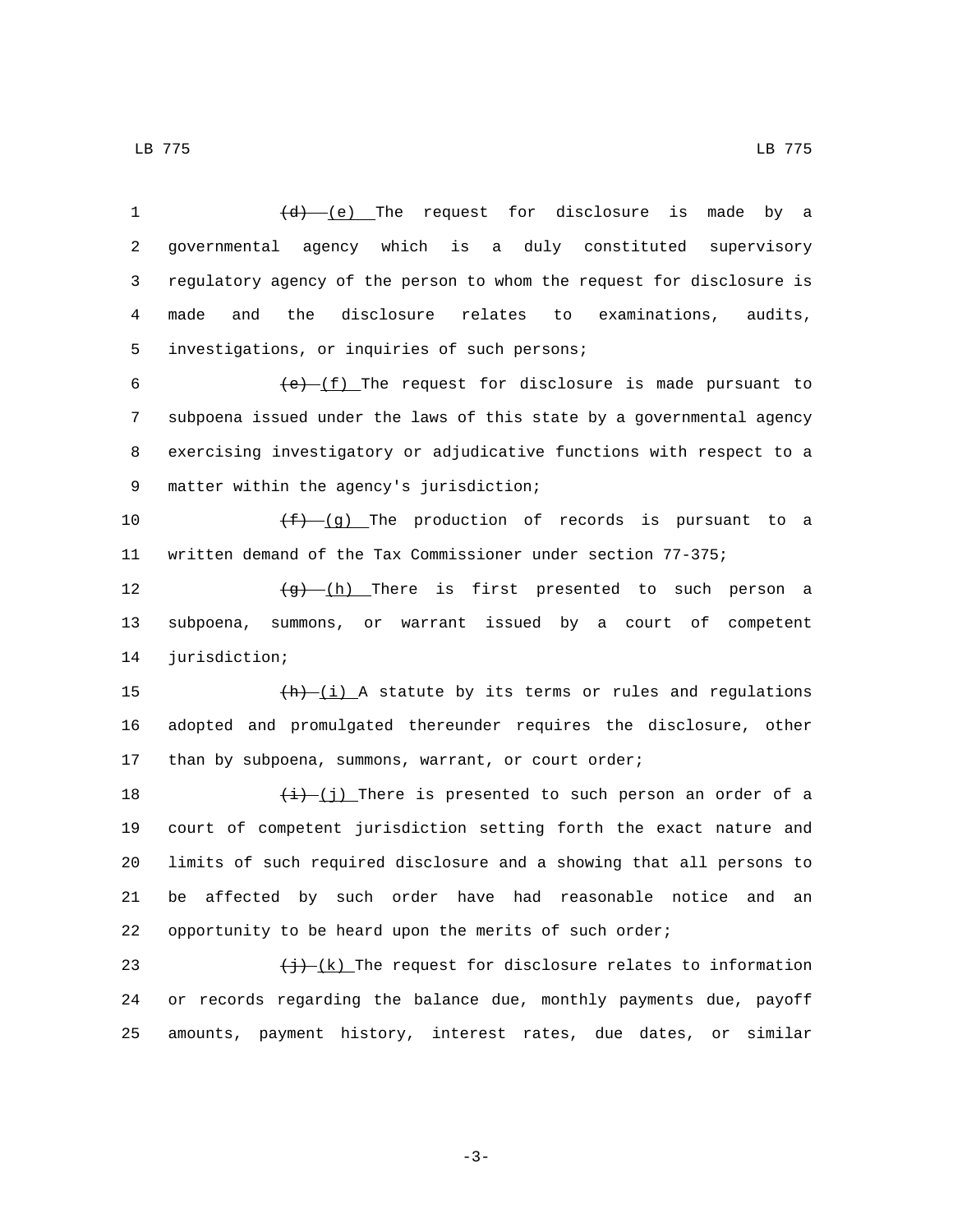LB 775 LB 775

 information for indebtedness owed by a deceased person when the request is made by a person having an ownership interest in real estate or personal property which secures such indebtedness owed to the person to whom the request for disclosure is made; or

 $\frac{(k)-(1)}{k}$  There is first presented to such person the written permission of the person about whom records or information is being sought authorizing the release of the requested records or 8 information.

 (2) Any person who makes a disclosure of records or information as required by this section shall not be held civilly or criminally liable for such disclosure in the absence of malice, bad 12 faith, intent to deceive, or gross negligence.

 Sec. 2. Section 8-1402, Reissue Revised Statutes of 14 Nebraska, is amended to read:

 8-1402 (1) Any person, party, agency, or organization requesting disclosure of records or information pursuant to section 8-1401 shall pay the costs of providing such records or information, 18 unless:

 (a) The request for disclosure is made pursuant to subdivision (1)(a) of section 8-1401 and a Nebraska Supreme Court 21 rule provides for the method of payment;

 (b) The request is made pursuant to subdivision (1)(b) of section 8-1401 and the rules for discovery provide for the method of 24 payment;

(c) The request for disclosure is made pursuant to

-4-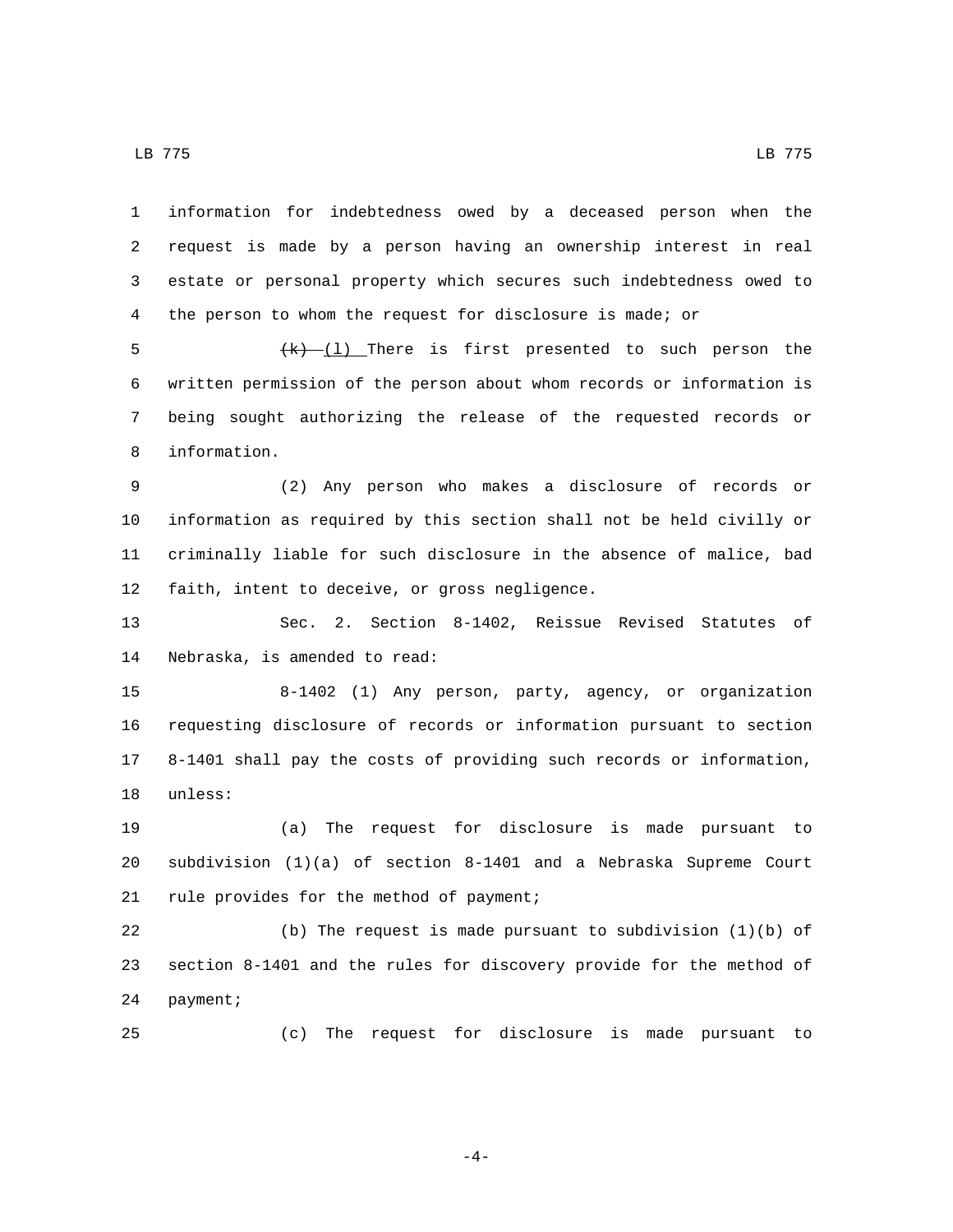1 subdivision  $\left(\frac{1}{e}\right)$  or  $\left(\frac{1}{d}\right)$  (d) or  $(1)(e)$  of section 8-1401; (d) Otherwise ordered by a court of competent 3 jurisdiction; or (e) The person making the disclosure waives any or all of 5 the costs. (2) The requesting person, party, agency, or organization shall pay five dollars per hour per person for the time actually spent on the service or, if such person can show that its actual expense in providing the records or information was greater than five dollars per hour per person, it shall be paid the actual cost of 11 providing the records or information. (3) No person authorized to receive payment pursuant to subsection (1) of this section has an obligation to provide any records or information pursuant to section 8-1401 until assurances are received that the costs due under this section will be paid, 16 except for requests made pursuant to subdivisions  $\{1\}(c), \{1\}(d), \{1\}$ 17 (e), and  $(1)(f)$   $(1)(e)$ ,  $(1)(g)$ ,  $(1)(h)$ , and  $(1)(i)$  of section 8-1401. 18 Sec. 3. (1) This section does not apply to: (a) Real property owned by a decedent; or (b) The contents of a safety deposit box rented by a decedent from a state-chartered or federally chartered bank, savings bank, building and loan association, savings and loan association, or 23 credit union.

 (2) After the death of a decedent, a person (a) indebted to the decedent or (b) having possession of (i) personal property,

LB 775 LB 775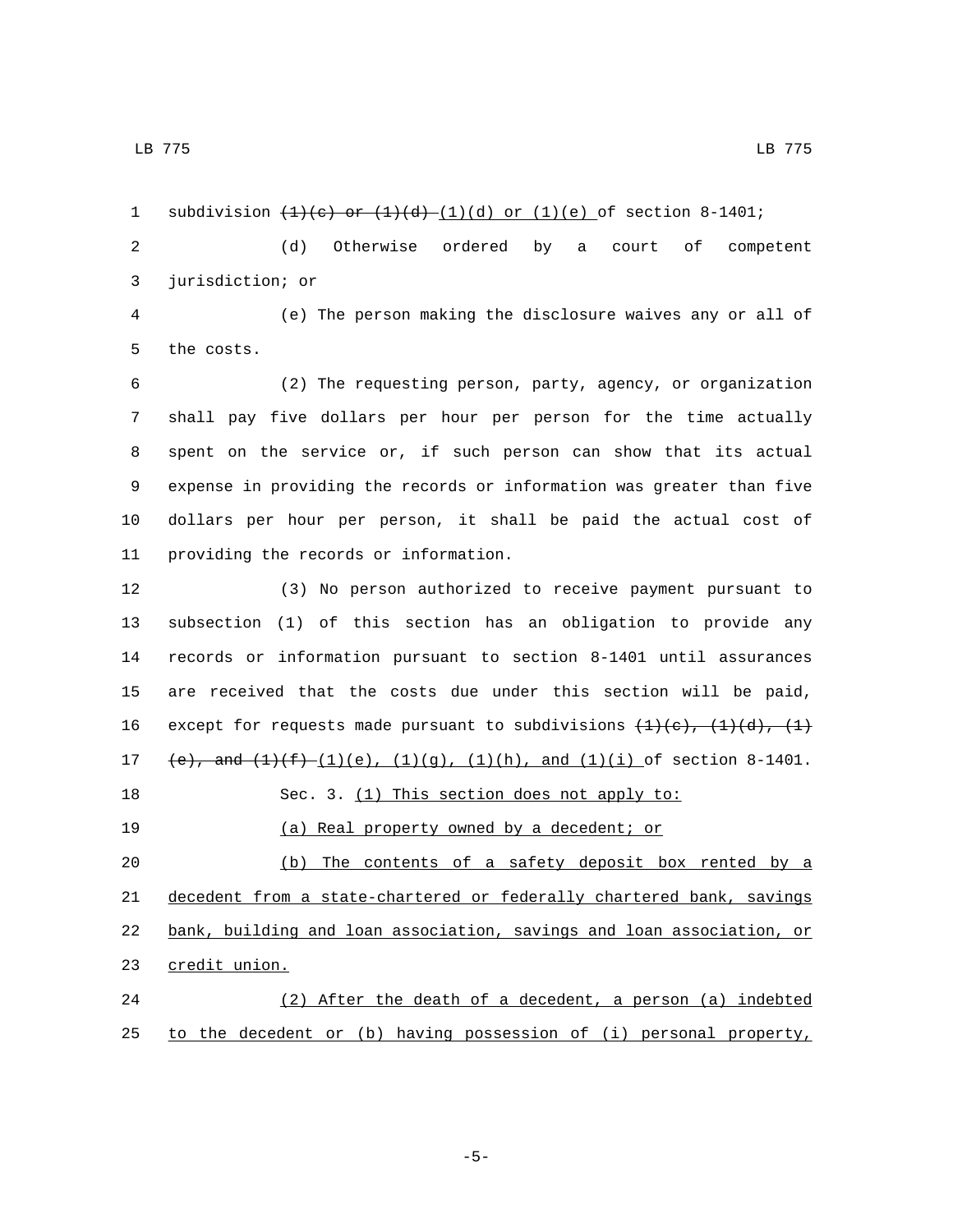| 1           | (ii) an instrument evidencing a debt, (iii) an obligation, (iv) a      |
|-------------|------------------------------------------------------------------------|
| 2           | chose in action, $(v)$ a life insurance policy, $(vi)$ a bank account, |
| 3           | (vii) a certificate of deposit, or (viii) intangible property,         |
| 4           | including annuities, fixed income investments, mutual funds, cash,     |
| 5           | money market accounts, or stocks, belonging to the decedent, shall     |
| 6           | furnish the value of the indebtedness or property on the date of       |
| 7           | death and the names of the known or designated beneficiaries of        |
| 8           | property described in this subsection to a person who is (A) an heir   |
| $\mathsf 9$ | at law of the decedent, (B) a devisee of the decedent or a person      |
| 10          | nominated as a personal representative in a will of the decedent, or   |
| 11          | (C) an agent or attorney authorized in writing by any such person      |
| 12          | described in subdivision (A) or (B) of this subdivision, with a copy   |
| 13          | of such authorization attached to the affidavit, and who also          |
| 14          | presents an affidavit containing the information required by           |
| 15          | subsection (3) of this section.                                        |
| 16          | (3) An affidavit presented under subsection (2) of this                |
| 17          | section shall state:                                                   |
| 18          | The name, address, social security number if<br>(a)                    |
| 19          | available, and date of death of the decedent;                          |
| 20          | The name and address of the affiant and that the<br>(b)                |
| 21          | affiant is (A) an heir at law of the decedent, (B) a devisee of the    |
| 22          | decedent or a person nominated as a personal representative in a will  |
| 23          | of the decedent, or (C) an agent or attorney authorized in writing by  |
| 24          | any such person described in subdivision (A) or (B) of this            |
| 25          | subdivision;                                                           |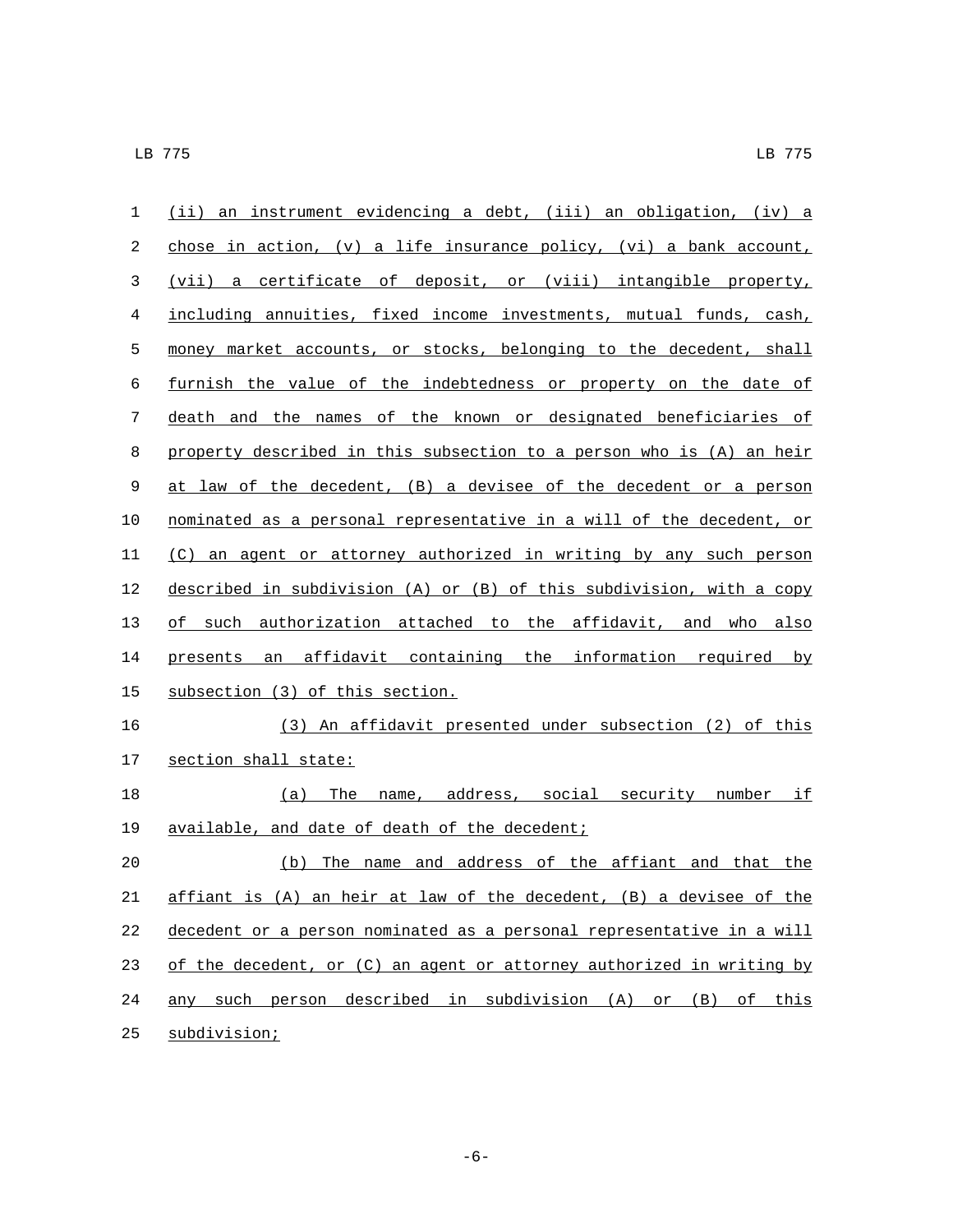|    | (c) That the disclosure of the value on the date of death                       |
|----|---------------------------------------------------------------------------------|
| 2  | to determine whether the decedent's estate<br>is<br>can be<br>necessary         |
| 3  | administered<br>under<br>the summary procedures set forth<br>section<br>in      |
| 4  | or 30-24,127 to assist in the determination of the<br>30-24,125                 |
| 5  | inheritance tax in an estate that is not subject to probate or to               |
| 6  | a conservator or guardian in the preparation of a final<br>assist               |
| 7  | accounting subsequent to the death of the decedent;                             |
| 8  | That the affiant is answerable and accountable for<br>(d)                       |
| 9  | the information received to the decedent's personal representative,             |
| 10 | other person having a superior right<br>if<br>the<br>to<br>to any<br>any,<br>or |

11 property or indebtedness;

 (e) That the affiant swears or affirms that all statements in the affidavit are true and material and further 14 acknowledges that any false statement may subject the person to penalties relating to perjury under section 28-915; and

 (f) That no application or petition for the appointment of a personal representative is pending or has been granted in any 18 jurisdiction.

 (4) A person presented with an affidavit under subsection (2) of this section shall provide the requested information within five business days after being presented with the affidavit.

 (5) A person who acts in good faith reliance on an affidavit presented under subsection (2) of this section is immune from liability for the disclosure of the requested information.

Sec. 4. Section 8-1403, Reissue Revised Statutes of

-7-